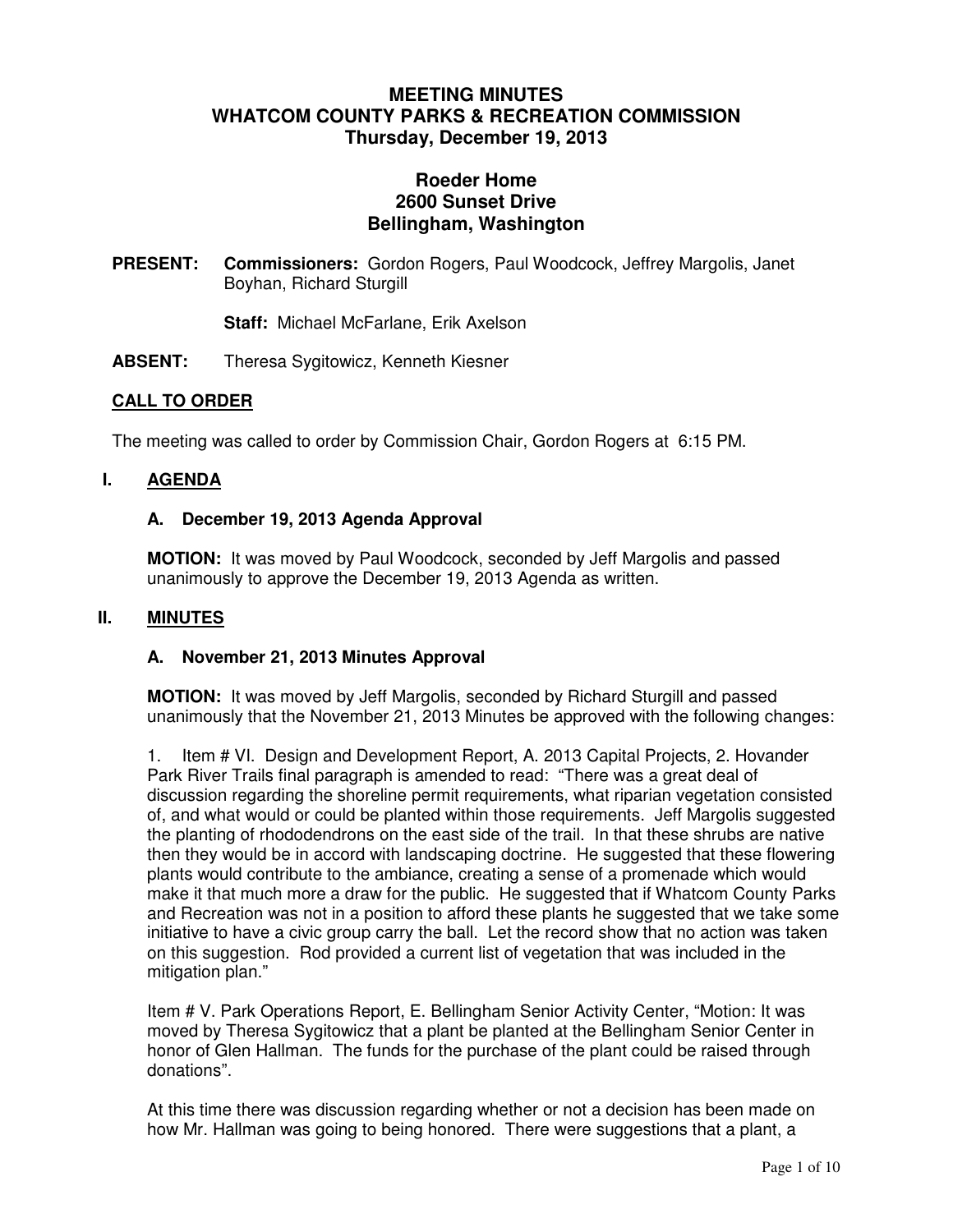bench or a piece of sculpture could be appropriate. Mike pointed out that a plant or sculpture could get lost in the existing, established landscaping and that there are currently several benches around the Bellingham Senior Center.

Mike explained that Mr. Hallman was involved with many different agencies through Whatcom County and that there have been a number of discussions sponsored by the Council on Aging on the best way to Honor Mr. Hallman. The idea of installing a plaque at the Bellingham Senior Center has been favored as the most appropriate venue.

It was the consensus of the Commission that donations could be made by Commission members on a personal level to the Council on Aging or to the charity that Mr. Hallman's family listed in his obituary. Mike stated that he would keep the Commission informed on final decision for honoring Mr. Hallman.

Item VII Unfinished Business, A. Bay to Baker Trail / BNSF Parcels, second sentence is amended to remove the word "in" at the end of the sentence.

### **III. PUBLIC INPUT/COMMUNICATIONS**

**A. Margolis – Bellingham Herald, Kailey Burchard Dog Concern –** Jeff provided a letter to the Commission members via email that was printed in the Bellingham Herald expressing concern about where hikers would be able to bring dogs on the new addition to the Chuckanut trail system.

Mike stated that in general the Chuckanut Mountain trails are open to dogs unless it is an area that is closed. It was not clear which part of Chuckanut Mountain the writer was referring to as there are also City and State properties in that area. Mike stated that it is not policy to respond to comments that do not solicit a response but are simply a comment or opinion.

There was discussion regarding trail signage, posting trail rules which include whether or not dogs are prohibited and if allowed, leashed or off leash. There was further discussion on various signage and public notification venues that could be considered concerning multi-use trail etiquette and safety.

It was suggested that public education could include inviting various organizations that represent individual multi-use trail users, such as horsemen, bicyclists, dog walkers, etc. to attend a meeting to discuss this issue and share/pass on information by word-of-mouth amongst their groups.

It was the consensus of the group to add the topic of multi-use trail etiquette and safety to the February  $20<sup>th</sup>$ , Agenda.

**ACTION:** Add the topic of multi-use trail etiquette and safety to the February 20<sup>th</sup>, Agenda.

**B. Williams' Washington Expansion Project Update –** Mike provided the Commission member with information from Williams regarding their Washington State Project Expansion. See Director's Report for discussion.

**C. Washington State Parks and Recreation – Larrabee State Park Long Term Stewardship –** Gordon received a letter from Washington State Parks and Recreation regarding a planning project for long-term stewardship of Larrabee Park to invite Commission members to participate in this planning effort. This is the first of many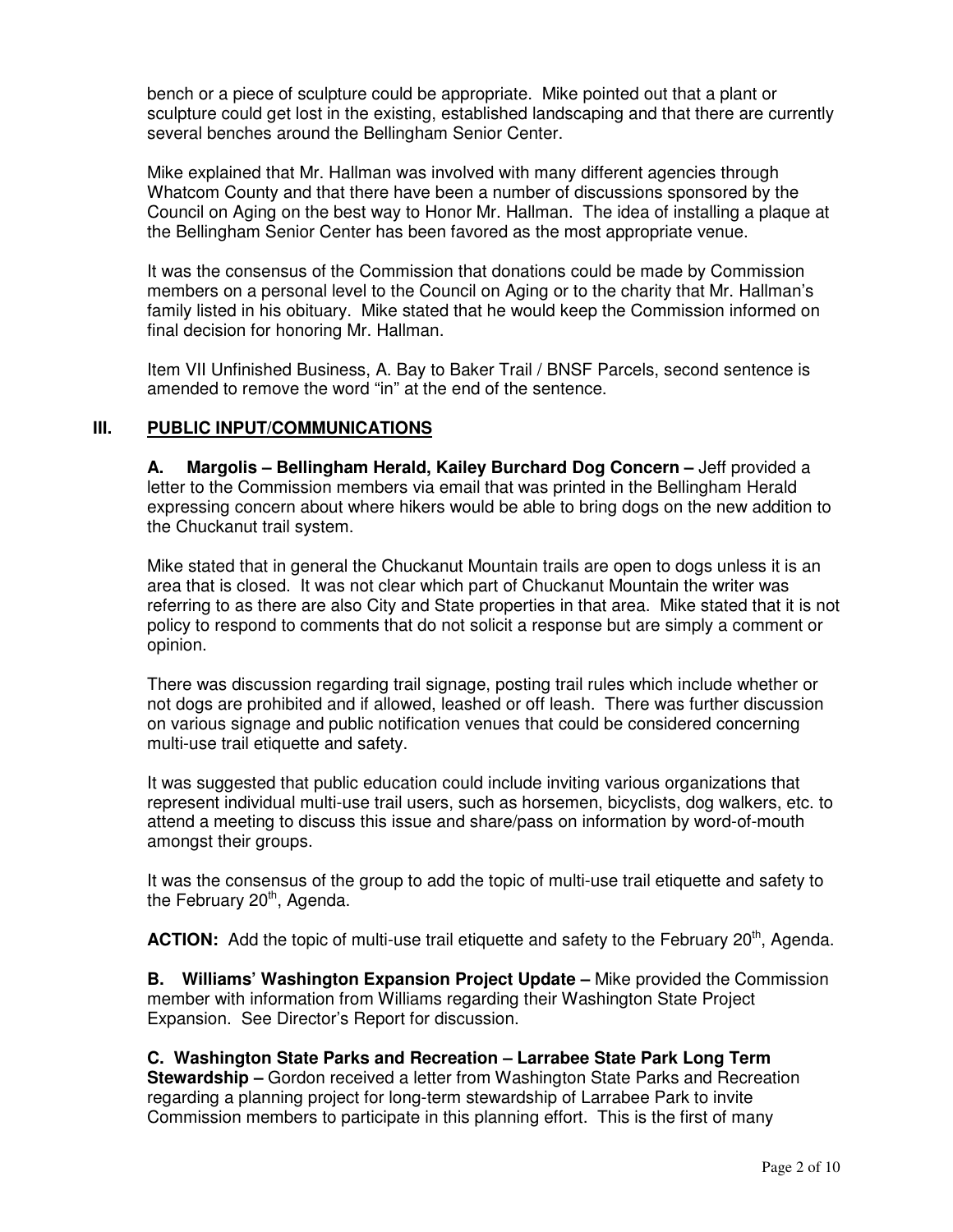scheduled workshops and will be held on Thursday, January 16, 2014, 6:30 – 8:30 PM at Fairhaven Public Library.

After a great deal of discussion and clarification on the number of meetings, etc., it was decided that it is important for the Commission members to attend these meetings, most especially the first meeting.

**MOTION:** It was moved by Paul Woodcock and seconded by Janet Boyhan to change the January meeting date from January 16, 2014 to January 23, 2014 in order to attend the Washington State Parks and Recreation planning session. The motion passed unanimously.

**ACTION:** Gordon stated that he would contact WA State Parks and Recreation to inform them that the Whatcom County Parks and Recreation Commission is interested in participating in their planning sessions and request that each Commission member is placed on their mailing list.

**D. Bloedel Donovan Reconveyance Celebration –** On January 25, 2014 at 2:00 PM there will be a Reconveyance celebration at Bloedel Donovan Park.

**ACTION:** Mike stated that he would forward any additional information to Commission members as received.

### **IV. DIRECTOR'S REPORT – MICHAEL MCFARLANE**

**A. Williams Pipeline – Project Expansion –** Mike stated that there was a conference call with Williams Pipeline organization that he and Rod Lamb attended to clarify the impact of the expansion on Whatcom County parks, most particularly South Fork Park.

The main concern was whether or not the expansion would be confined within the existing easement. This was a concern due to the WCPR planned spring and summer park development in South Fork Park. It seems that in the South Fork Park area Williams Pipeline will not be requesting any variance to the existing easement.

There was some discussion regarding the negotiations involved in the existing easement agreement and whether or not additional negotiations will be required.

Mike stated that the Williams Pipeline work is in the very early stages but in the conference call they assured him that the work would have minimal impact on the park and that there would be no need for additional negotiations as any changes to the pipeline will be confined to the current easement agreement.

It was discussed that there could be some impact to the riparian areas and in order to minimize impact there would need to be buffers established or possibly some replacement plantings of disturbed areas.

**B. Tennant Lake Interpretive Center –** Mike informed the Commission that WCPR is renewing the inter-local agreement for the joint operation of Tennant Lake, Pine and Cedar Lakes and Hovander Boat Launch with the Department of Fish and Wildlife (WDFW).

The agreement expired some years ago and WCPR brought this to the attention of WDFW before the end of 2011 when it expired. When no response was received it was discovered that WDFW had it recorded as expiring in 2018.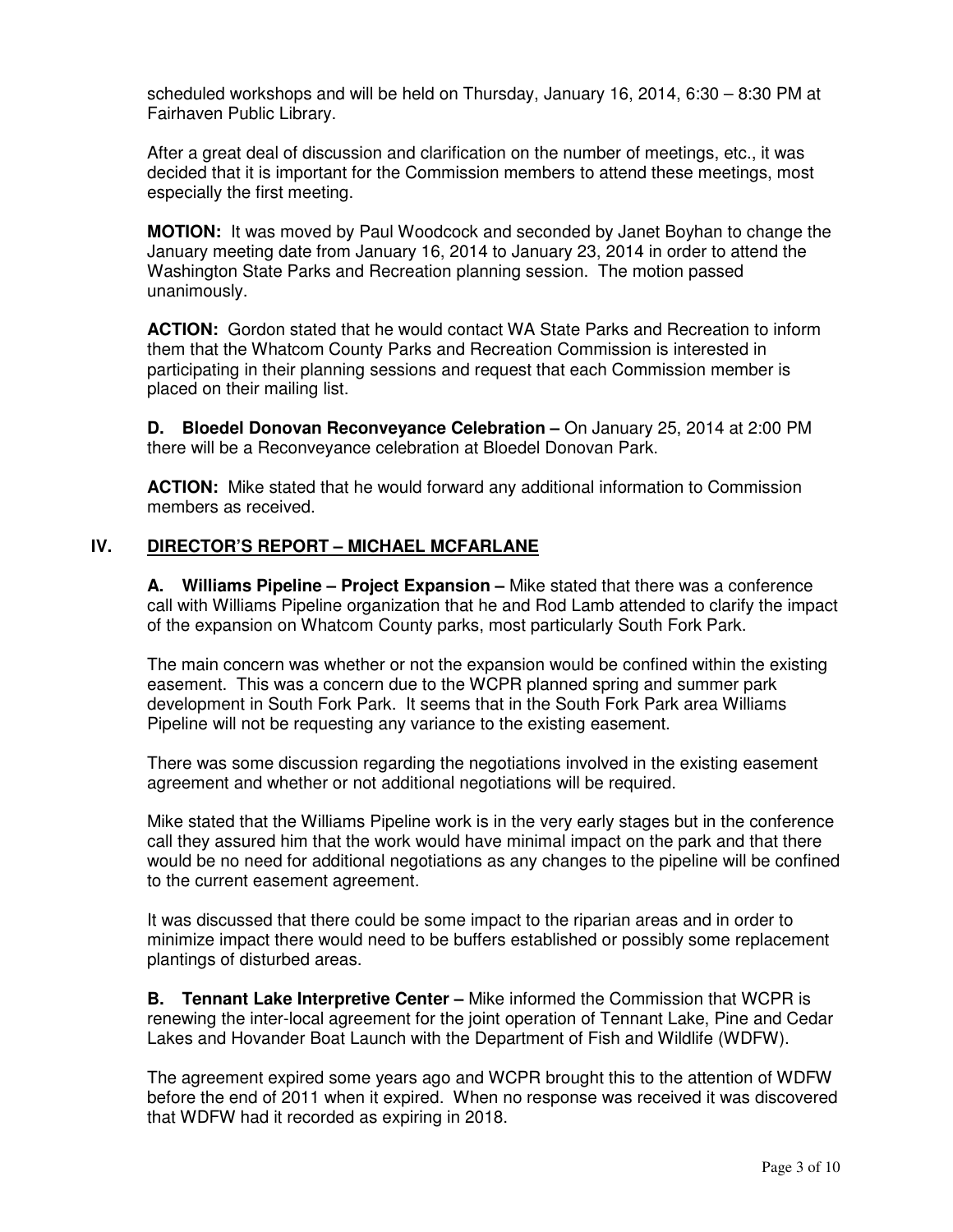A renewal to the agreement was dawn up, approved by County Legal Staff and sent to WDFW for their approval.

Mike stated that as a point of interest, WDFW has also approved the stretch between Marine Drive and Slater Road to be used for a trail again. WCPR is in the process of assisting WDFW to bring it back to usable condition. Opening this area is a priority for the County Executive, and the Mayors of Ferndale and Bellingham.

This area will not be brought up to the same standard as the section through Hovander Park. Pot-holes will be filled, brush removed and a regular maintenance scheduled established.

**C. Reconveyance Update –** On December 30, 2013 the Board of Natural Resources met to correct a discrepancy in acreage numbers. The Board unanimously approved the inclusion of the missed parcels.

Mike received the completed packet electronically that included real estate documents, the draft deed and all pertinent information regarding the transfer. The County Executive will need to approve the items and the packet will then be routed back to the State. This will be completed by the 12/22/13 deadline.

DNR is completing the survey on the East side of the lake. There may be a small section on the South end that will not be surveyed in the immediate future, depending on available funds.

It was requested that a trip to the Reconveyance area be planned for a summer meeting.

It is expected the County Executive will be appointing a steering committee in early February/March to begin the planning process for the park.

**D. Bay Horizon Hostel –** Mike updated the Commission that the planned closure of the Bay Horizon Hostel will be moving forward and that their last day on site will be 12/31/13.

Mike stated that he received a call from an individual wanting to submit a proposal for a new hostel. Mike responded that WCP&R does not have complete decision making authority over this property as it is also under the auspice of the Federal Surplus Property Program and that given the number of years of experience that WCP&R has had with hostels, there has not been a viable business plan.

The Camp Horizon Foundation had been considering the possibility of taking over that building. Mike recently sent an email requesting an update on their intentions as this would seem be a good fit and would assist in covering the utilities. Mike has not heard back but will update the Commission as information is received.

As a point of record, there are a number of outstanding leasehold tax amounts that are in discussion for remedy.

**E. Plantation Rifle Range Manager –** The position for Plantation Rifle Range Lead Ranger has been posted. The title of this position was originally one of Park Manager. When Gary Rasmussen assumed the position the title was changed to Range Master but we are now returning the title to Lead Ranger. This will allow for flexability in staff coverage and allow individuals to move into that position for unexpected absences or leaves.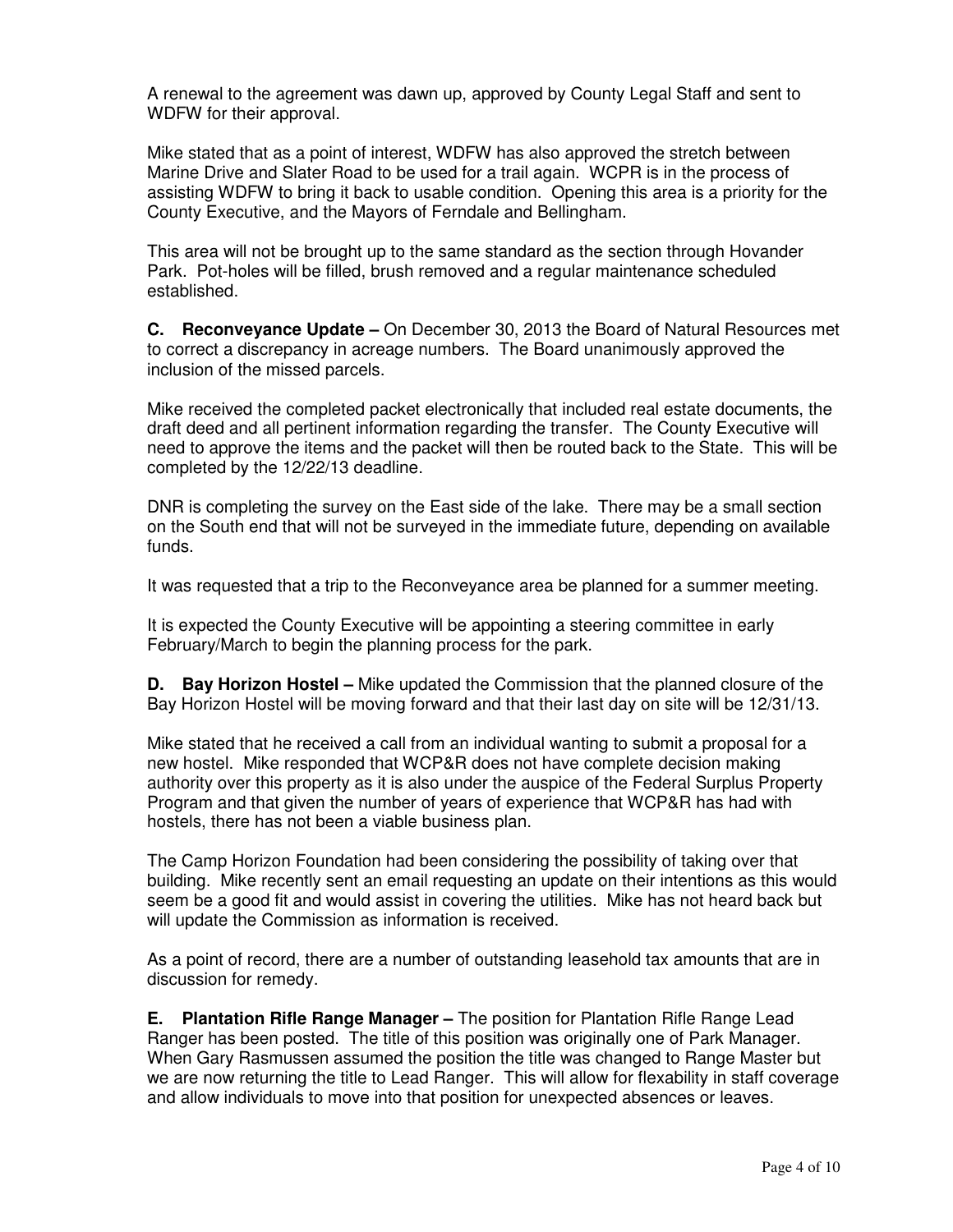This is a union position. It will be posted in-house first and if not filled the position will be advertised to the public.

**F. National Recreation Park Association –** The National Recreation Park Association has partnered with Macy's Department Store to participate as a local representative in a national park-promo campaign. Samish Park has been selected by as a potential recipient site for a shopper / company matching donation program. Shoppers will be asked if they wish to donate \$1.00 to the campaign and Macys will match dollar for dollar with proceeds to be used at Samish Park.

Mike will share information as received.

**G. Commission Vacancies –** Commission vacancies were discussed. Theresa Sygitowicz has currently completed her first term and is eligible to serve a second term. If she chooses not to apply one position will be available in District 1.

There are no other Commission terms up for renewal in 2014.

### **V. PARK OPERATIONS REPORT – ERIK AXELSON**

Erik thanked the maintenance staff for all their hard work this year. He discussed a video that was produced by one of our extra help employees that documents the various stages of projects throughout our parks that the maintenance staff completed in 2013. He stated that he will email the video to each of the Commission members.

WCPR administrative staff are currently working to complete purchase orders for the remaining 2013 budget to purchase tools and supplies for both Small Capital projects and M&O projects that are currently in works.

**A. 2013 Projects Update –** Erik provided a recap of the year for the following projects. In addition to discussion, a slide presentation was included.

### **Small Capital Projects**

**1. Plantation Rifle Range Parking Lot –** Repaving the parking lot and drivewayat the Range has been completed. The total project came in under the budgeted amount of \$69,000.00 at \$54,000.00. In addition, we purchased gravel for shouldering the lot and driveway as well as wheel stops for the parking spaces.

In addition, Erik discussed the following; transition in staff at the Range in light of the current Range Master's Retirement, the Range firearm rental program and several marketing ideas that are under consideration to increase revenue.

He also stated that a budget supplemental was submitted to Council that included the projected increases in revenue and a request to increase expenditures to purchase new firearms to augment rental inventory.

The Range has an excellent firearm rental program as it provides an opportunity for the public to try different types of firearms and to participate in the shooting classes without having to purchase a firearm.

Range staff and Park administrative staff have been brainstorming marketing ideas for 2014. One target area that has been suggested is the Canadian market because there are very few affordable indoor ranges in the surrounding Canadian border communities.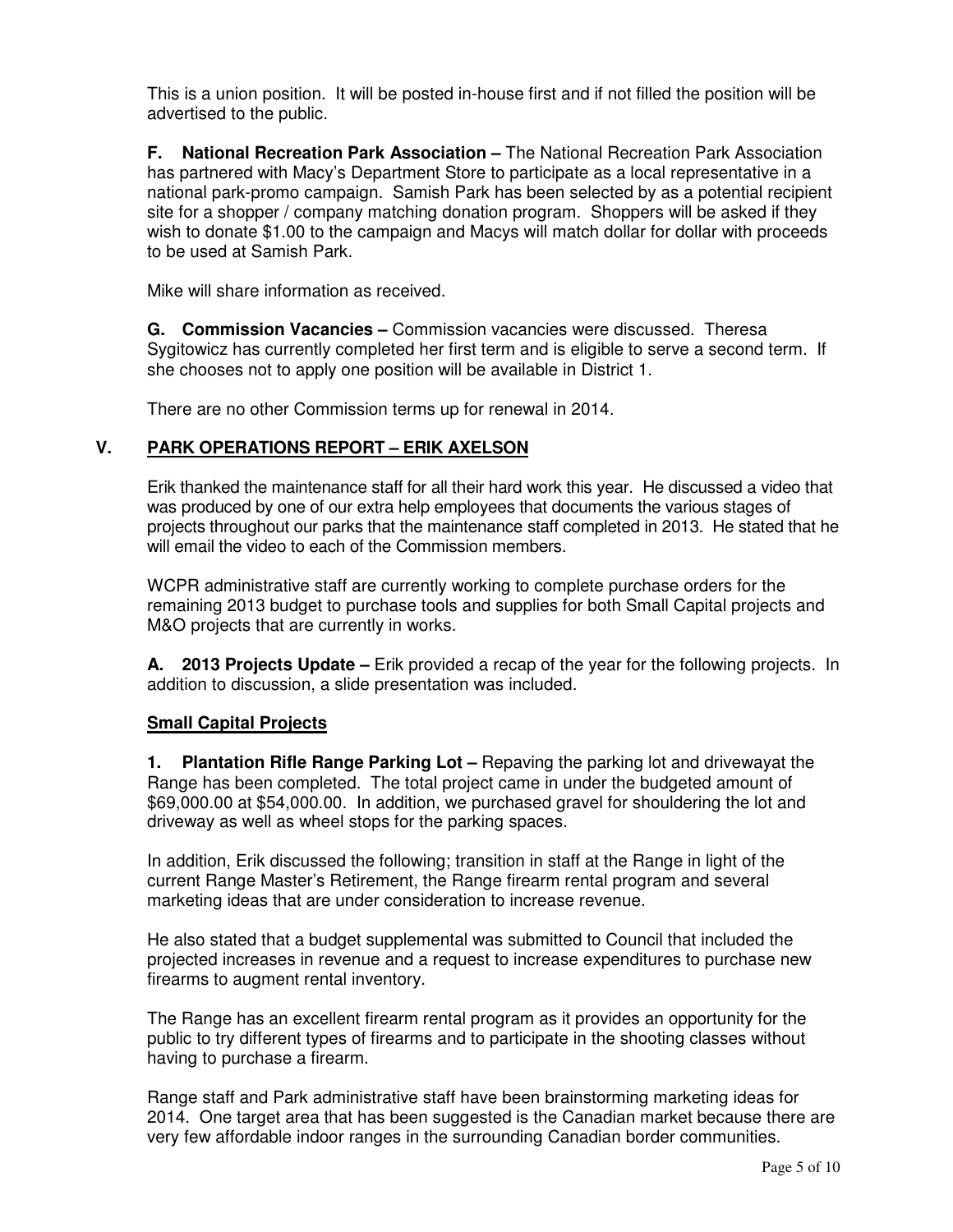Further, that it has become near to impossible to transport firearms across the border. Therefore, promoting the opportunity for Canadian citizens to be able to rent firearms while in the U.S would allow them to attend many of the offered classes and use the Range for target practice. This could be an excellent avenue to further increase revenue at the Range.

Another avenue for consideration is the out-of-county market and the attractiveness, safety and accessibility of the Whatcom County Plantation Rifle Range.

**2. Lighthouse Paving –** The Paving Repair Project at Lighthouse was completed 11/12/13. There were funds available from this project to purchase concrete blocks that will be used by Parks' maintenance staff to replace several rotted logs around the border of the lot.

**3. Senior Center Fire Alarms –** The fire alarms at the Bellingham and Ferndale Senior Centers will be replaced. The bid to design and install these was awarded to Guardian Security and the contract will be executed this month. Project design and permitting will commence in January, with installation at Bellingham in February/March 2014. Ferndale alarms will be installed immediately thereafter.

**4. Silver Lake Cabin Renovation –** The cabins were insulated, weatherized and new cedar siding installed. Several steps were taken to mitigate rodent infestation which had been an issue prior to the renovation.

### **Maintenance and Operations (M&O) Project**

**1. Hovander Group Picnic Shelter Apron –** The Park maintenance staff installed a concrete apron around the shelter to improve drainage away from building and to address existing trip hazards. That was completed prior to Senior-Day-In-the-Park last August and was well received.

**2. Silver Lake Park Overnight Lodge Facelift–** The Outside Worker crew provided a facelift to the Overnight Lodge.

**3. Bellingham Senior Activity Center Drainage –** Through a partnership with the City of Bellingham, Whatcom County Outside Worker and Park Maintenance crews, a long standing drainage issue was resolved. Our thanks to the City of Bellingham Parks and Recreation.

**B. Equipment –** Parks has acquired a tractor & attachments, and three trucks are on order to replace older fleet models. In 2014 a transfer to Park fleet of a Public Works surplus heavy duty tractor with a boom arm mower is planned.

There was some discussion regarding the ER&R program and how repairs and equipment acquisition are obtained through a monthly transfer of funds to accumulate an account credit to cover these issues.

**C. 2014 Special Events –** Ten to twelve special event applications have been received for processing. The approval turn-around goal is 10 days.

There is an increased focus on verifying that the insurance coverage provided by the event coordinator is appropriate for the event activity. The Washington Counties' Risk Pool provided a seminar on December  $4<sup>th</sup>$  that Mike and Erik attended that focused on the required documents, policy endorsements, etc.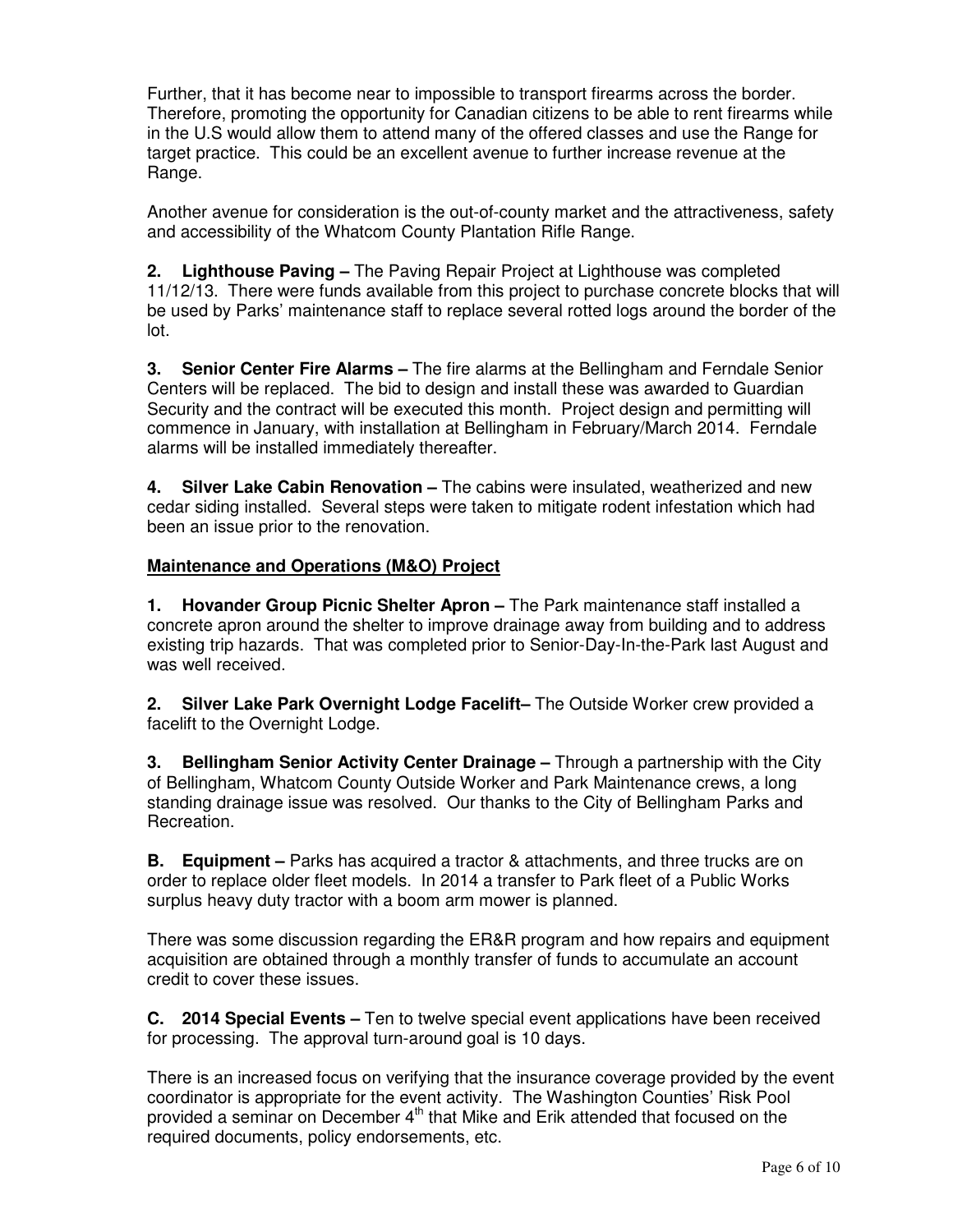**D. Parks Rental Properties –** Erik revisited the rental rates increase of about 3%, and that recent inspections of all fire safety equipment such as fire and carbon monoxide alarms and extinguishers had been completed by staff.

**E. Roeder Home Updates –** A new address sign was fabricated and hung by Parks' maintenance staff and the dining room gas log in the dining room was replaced.

## **F. 2014 Goals**

**1. Personnel Retirement and Succession Planning – Parks is anticipating the** retirement of several maintenance staff in the next 2-3 years. Administration is currently working to document information that may not be written down but stored "in memory".

Maintenance is also sharing information and mapping to record missing information such as water and electrical systems, etc.

**2. Safety –** Consideration is being given to all around safety in our parks to include our staff, the public that use our parks and senior centers and the special considerations that need to be taken into account for our multi-use trails.

As was discussed earlier, these are excellent topics for future Commission meetings and information sharing amongst the various multi-use trail user groups.

**3. North Lake Whatcom Beach –** 2014 budget has an appropriation to begin removing structures and preparing this area at the recently vacated rental location along Hertz Trail.

## **VI. DESIGN & DEVELOPMENT REPORT – MICHAEL MCFARLANE**

**A. Lookout Mountain Trailhead –** The signage has been completed and installed. Other than some minor fine tuning the site is complete.

A generator is being purchased to protect the pipes from freezing in a power outage. Because this area is mostly shaded the temperatures are lower making pipes more susceptible to freezing. A generator will maintain the power during outages.

These restrooms are being heavily used as they are the only Park restrooms in the area and with the new parking lot at that site the trail is being more heavily used.

**B. Hovander Park River Trail –** Mike pointed out that a great deal of effort was extended by Rod to carry over the unused 2013 budgeted Hovander River Trail funds into 2014.The County has very rigid standards in terms of how a department can carry funds over from budget year to budget year. Rod drafted a change order requesting that funds carry over because of additional materials and an additional 2" lift. Council approved the change order unanimously and work will be completed in the spring.

There was some discussion regarding the trail dedication. Mike anticipated that it could be considered after the first of the year. He stated that the trail is being heavily used and is a great success.

### **VII. UNFINISHED BUSINESS**

**A. Discussion Bay to Baker Trail / BNSF Parcels –** Gordon stated that there seems to be some difference in what was relayed to Mike McFarlane and what Janet Boyhan understood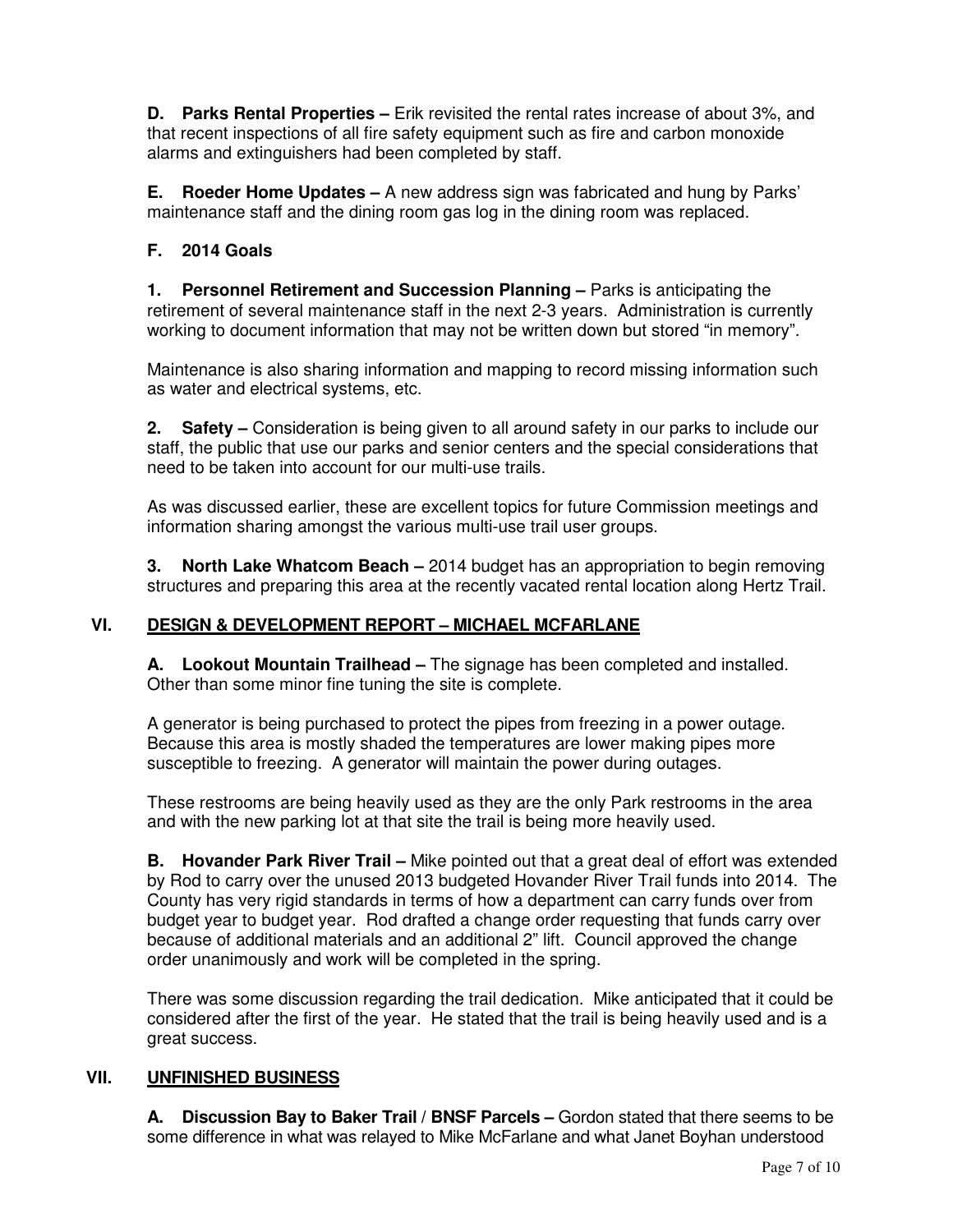from Tim Wall, regarding the availability and acquisition of these parcels. Gordon opened the item for discussion.

There was a great deal of discussion regarding this issue and whether or not to proceed.

Jeff stated that he is in a conversation with BNSF regarding a separate issue and if possible he will bring up this parcel issue for information purposes only and will update the Commission if additional information is brought to light.

Mike stated that he did not believe it was a closed issue as BNSF has supplied the application that needs to be completed if there was indeed intention and interest to acquire properties from them. The accompanying letter stated that once the application is received the process could involve approximately a year to complete.

It was discussed that because Mike has received no direction from the county executive that this acquisition is not a County priority. Janet asked if perusing this issue may now be a nonconversation from a Parks Department standpoint. Mike stated that unless the County Executive chooses to precede that is correct.

Mike stated that if the Commission would like to move forward with a recommendation for acquisition there would need to be further investigation into ownership of the parcels availability and price.

There was additional discussion regarding steps that may need to be taken prior to expressing interest to the County Executive.

**B. Comprehensive Parks, Recreation & Open Space Plan (CPROSP) –** Mike provided the first draft of the CPROSP for Commission review.

Mike pointed out that there are some items that have not been included such as page numbers, references, etc., and additional formatting needs to be completed.

It was the goal to provide the core document to the Commission as it will be moving forward fairly quickly to the Planning Commission. The planning process will be moving forward nad both entities will have the opportunity to weigh in prior to Council review/approval.

Mike stated that it is the intent to stay true to the original plan and use current information to update and reflect survey results. When the surveys were tabulated it was discovered that there was not a great deal of change in the County residents' priorities from 2007 to 2013. This verified that the information that was used was valid even though it has been six or seven years since residents were originally surveyed.

Mike stated that the Plan has not yet been published on-line as there are still a series of park maps and a list of capital projects that needs to be included. It was discussed that the list of capital projects has not changed since last provided the Commission and changes will be provided to the Commission. Janet asked if those could be re-sent and Mike stated that he would do that when formatting and inclusion is complete.

Mike discussed the continuing process and offered his accessibility to questions or suggestions from the Commission after they have had an opportunity to review the plan.

Gordon asked if the previous plan had ever been adopted by the Council. Mike stated that it was adopted as a department planning document otherwise the County Comprehensive plan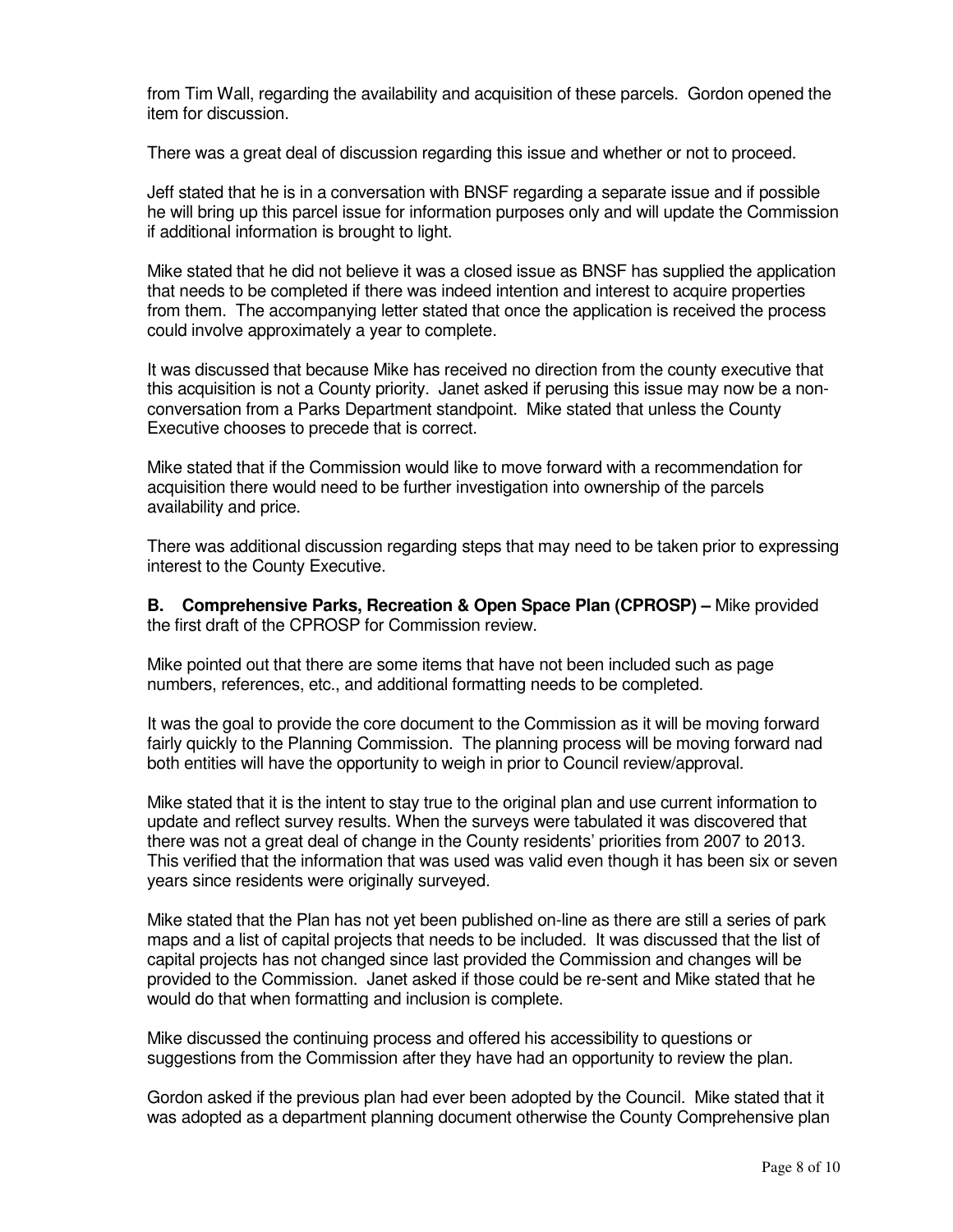would have needed to be modified as the levels of service were much higher than what the County had the capacity to provide.

There was discussion regarding the levels of service, the types of parks and definitions and the importance of Commission input on the CPROSP.

#### **VIII. NEW BUSINESS**

**A. Discussion Park Acquisition Priorities –**The County Executive requested that the Commission have a discussion regarding Park acquisition priorities in order to update and confirm that the projects that have been identified over the years by the Parks Commission are still priorities.

Mike discussed that as property acquisition opportunities arise they may or may not make the list depending on several factors such as relevance to the park plan, funding and/or interest. The list is subject to a departmental and executive review and at some point in the process the list is provided to the Parks Commission for their review and recommendations.

Mike provided an acquisition information packet that included a flow chart of acquisition process, a list of Acquisition Evaluation Criteria to provide information on how properties are scored during the process and a list of Parks and Recreation Department Potential Acquisitions – 2014 - 2020.

Each document was discussed with a question and answer period. Mike explained that the Potential Acquisition List provided is not in any priority order. Mike discussed each property on the list, the purpose of each acquisition and what properties were active projects. There was a question and answer period for each property.

Gordon asked Mike if there was a desired date to have the results returned. Mike stated that it would be very helpful to have them returned by mid-January in time for the January 28, 2014 council meeting.

There was additional discussion, questions and comments regarding the process, how this list fits into the CPROSP in terms of the public survey results, and potential additions to the acquisition list and why if a property were not listed, the varying reasons that a property may not have been included.

It was also discussed that being able to visit these properties throughout the year could provide the Commission with valuable information.

Mike explained that this is the Commission's opportunity to add their comments, priorities and insight regarding acquisitions.

The question was asked how the Commission results would be compiled. Mike stated that was entirely up to the Commission but suggested that one way would be for each Commission member to submit their results, with each property having a numeric rating and do an average.

There was a great deal of additional discussion and various suggestions on how to rate properties, what to consider when rating and how to compile the results.

It was suggested that the Commission members could meet at a mutual location to discuss this topic further. Gordon pointed out that if would be fine to meet to discuss and clarify the properties in terms of location, whether or not a property would be an assets to the park